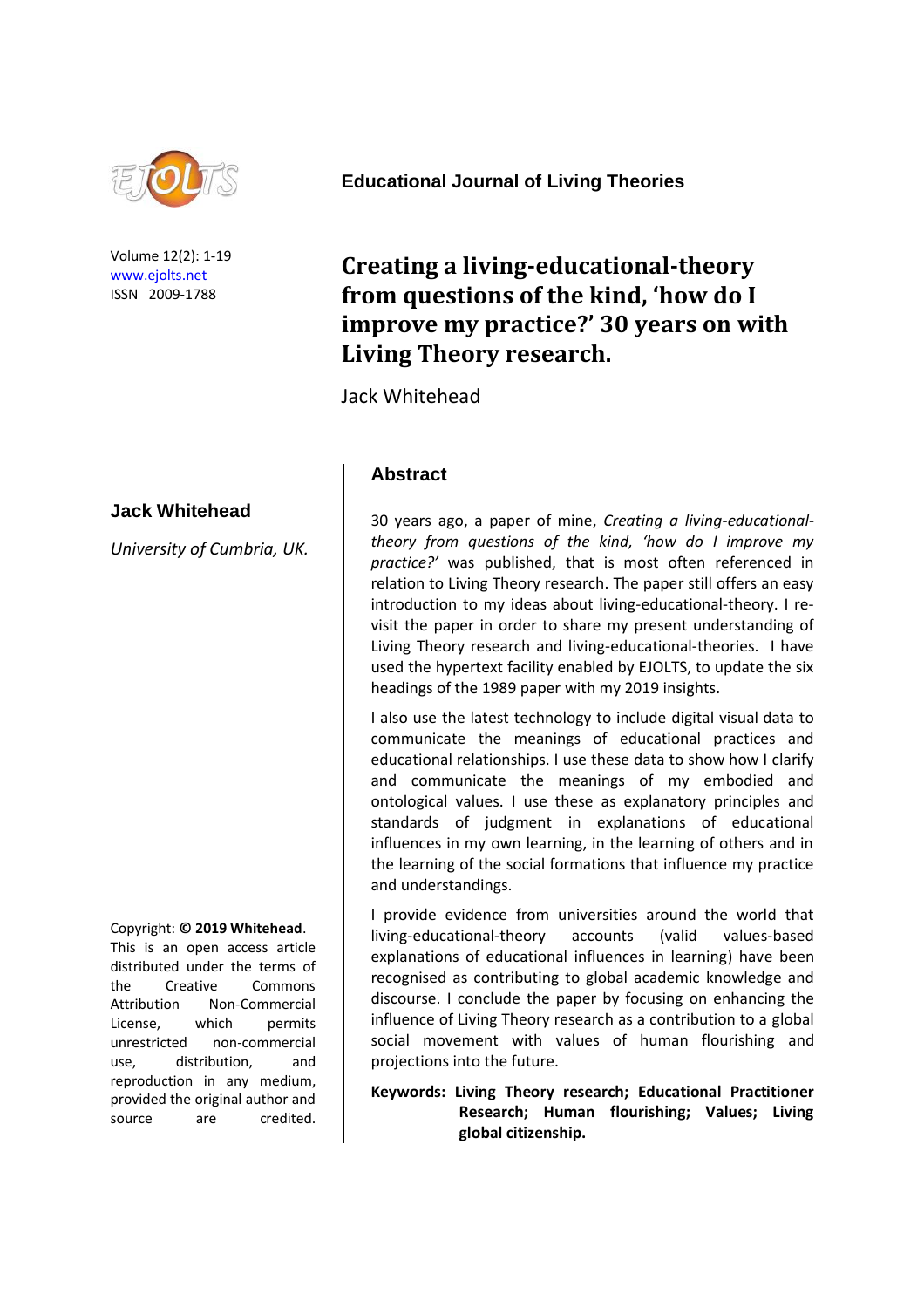#### **Introduction**

The purpose of this paper is to share my present understanding of Living Theory research. The question, 'How do I improve my practice?' may appear to be the same, but the meanings of 'I', 'improve' and the context that influences my practice, have changed. In 1989, my purpose was to create a new discipline of educational enquiry that would bring the validated embodied knowledge of educational practitioners into the academy for academic legitimation. I wanted to do this as a contribution to enhancing professionalism in education by adding the educational knowledge generated by individual educators to the professional knowledge-base of education. I wanted to do this in a way that also acknowledged the importance of drawing insights from traditional theories into the living-educational-theories.

The 1989 paper continues to be relevant for practitioner-researchers who are exploring the implications of asking, researching and answering questions of the kind, 'How do I improve what I am doing?' The implications include the generation and sharing of a valid explanation of their educational influences in their own learning. The extensions and transformations of these understandings over the past 30 years are focused on the generation of valid, evidence-based explanations of educational influences in one's own learning, in the learning of others and in the learning of the social formations that influence practice and understandings with the values of human flourishing.

Because of the importance of digital visual data in my research, for the communication of meanings of embodied expressions of life-affirming energy with values of human flourishing, I include here the recording of my 18-minute TEDx talk at the University of Bolton on the 24 October 2019 on Living Educational Theory research. I include this video as I have been told that it is a very clear expression of my meaning of Living Theory research.



**Video 1:** TEDx talk<https://www.youtube.com/watch?v=Jf1kFHLdiPY>

I chose the image above because, as I move the cursor along the clip, I see myself expressing and communicating a flow of life-affirming energy with values of human flourishing. I am also encouraging the participants to generate and share their own livingeducational-theories as contributions to enhancing the educational influence of Living Theory research as a global social movement.

Through Huxtable's (2012) influence I now make a clear distinction between a livingeducational-theory and Living Theory research. Living-educational-theories are the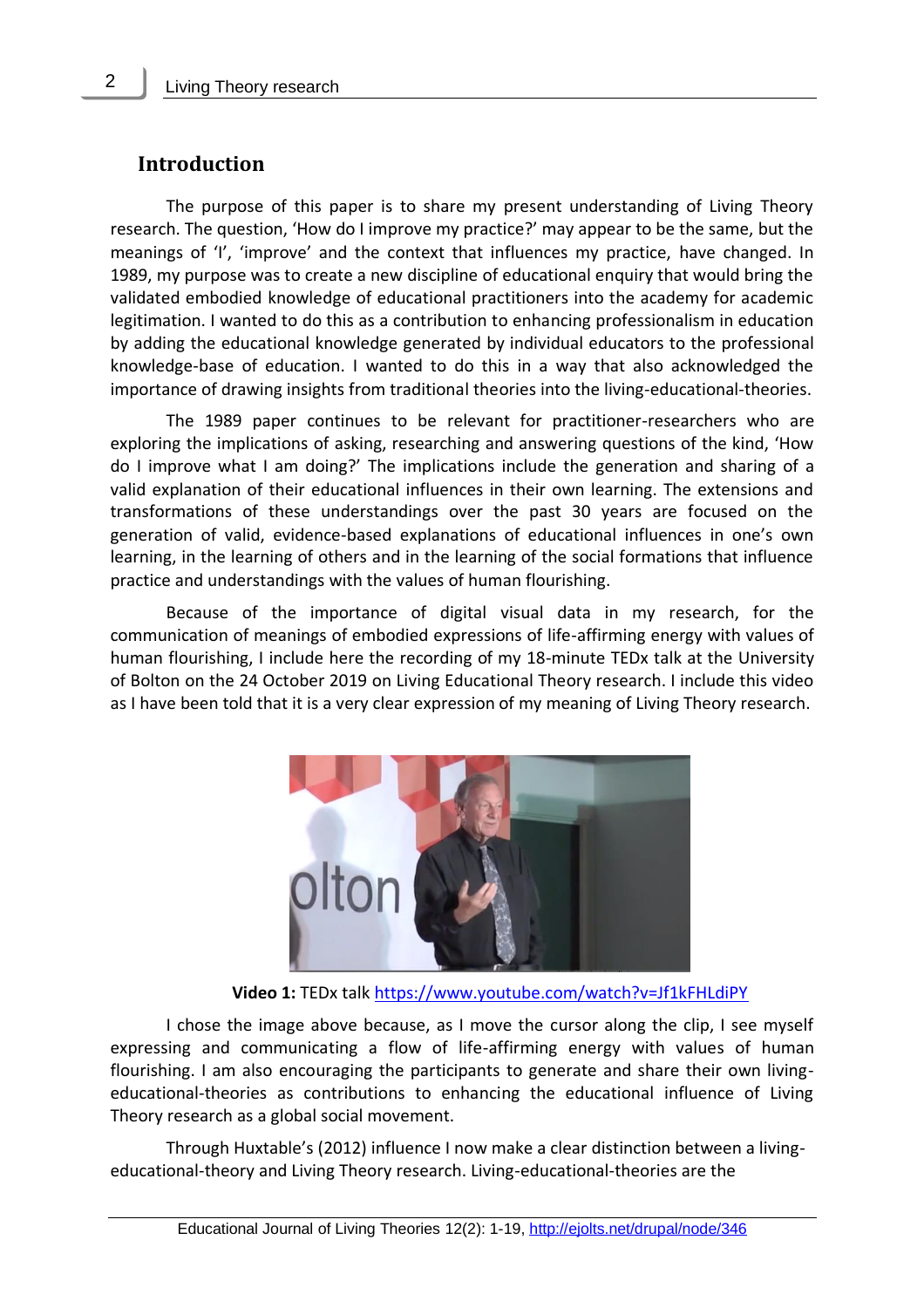explanations that individuals produce to explain their educational influences in their own learning in the learning of others and in the learning of the social formations that influence practice and understanding. Living Theory research is the conceptual framework that enables individual practitioner-researchers to locate their enquiries within this research approach (see <https://www.actionresearch.net/writings/arsup/livingtheorymethodologies.pdf>).

It is important to understand that no living-educational-theory can be generated from the conceptual framework of Living Theory research. Each living-educational-theory is unique to the individual. It is distinguished by the unique constellation of values that the individual uses as explanatory principles in their explanation of their educational influence in learning. In traditional theories, the behaviour of an individual is explained through a process of deduction from the general concepts of the theory to the individual case that is subsumed by the theory. In Living Theory research, the individual generates their own unique explanation rather than deducing it from the conceptual abstractions of a general theory. In relation to the generation of a living-theory-methodology it is important to recognise that such a methodology is generated in the course of producing a livingeducational-theory, rather than being pre-defined at the beginning of an enquiry.

The 2019 hypertext links below, in each of the headings from the six sections of the 1989 text, are used to fulfil my purpose of sharing my present understanding of Living Theory research. This includes a global social movement with values of human flourishing.

In the 1989 paper, the contents under each heading at

<https://www.actionresearch.net/writings/livtheory.html> distinguished my meaning of generating a living-educational-theory from questions of the kind, 'How do I improve what I am doing?, in my professional practice in education. The foci of 'I', practice and context were bounded by my professional context of being an educator and educational researcher in Higher Education. This 2019 paper shows my present thinking on the nature of Living Educational Theory research. In this paper, for the sake of brevity, I shorten Living Educational Theory research to Living Theory research. The foci of 'I', practice and context currently includes my professional context as a visiting professor in education at the University of Cumbria with supervisions of Living Theory research programmes. They also include an extension and transformation of my personal and professional boundaries where 'I' locate myself as a global citizen in the sense that my practice and theory transcend geographical and political boundaries. I also recognise the freedom to choose what I do is influenced by my economic security. This is provided by a pension from 40 years full-time employment in education. With this economic security I can choose what I do, outside the boundaries of Higher Education institutions, as I seek to contribute to enhancing the influence of Living Theory research as a global social movement.

The structure of this paper follows the same structure as the 1989 paper:

- 1. 'How do I improve my practice?' a question of methodology.
- 2. A question of acknowledging one's existence as a living contradiction.
- 3. How do we show our values in action?
- 4. How do we know that what the researcher says is true? a question of validity.
- 5. How can we move from the individual to the universal? a question of generalisability.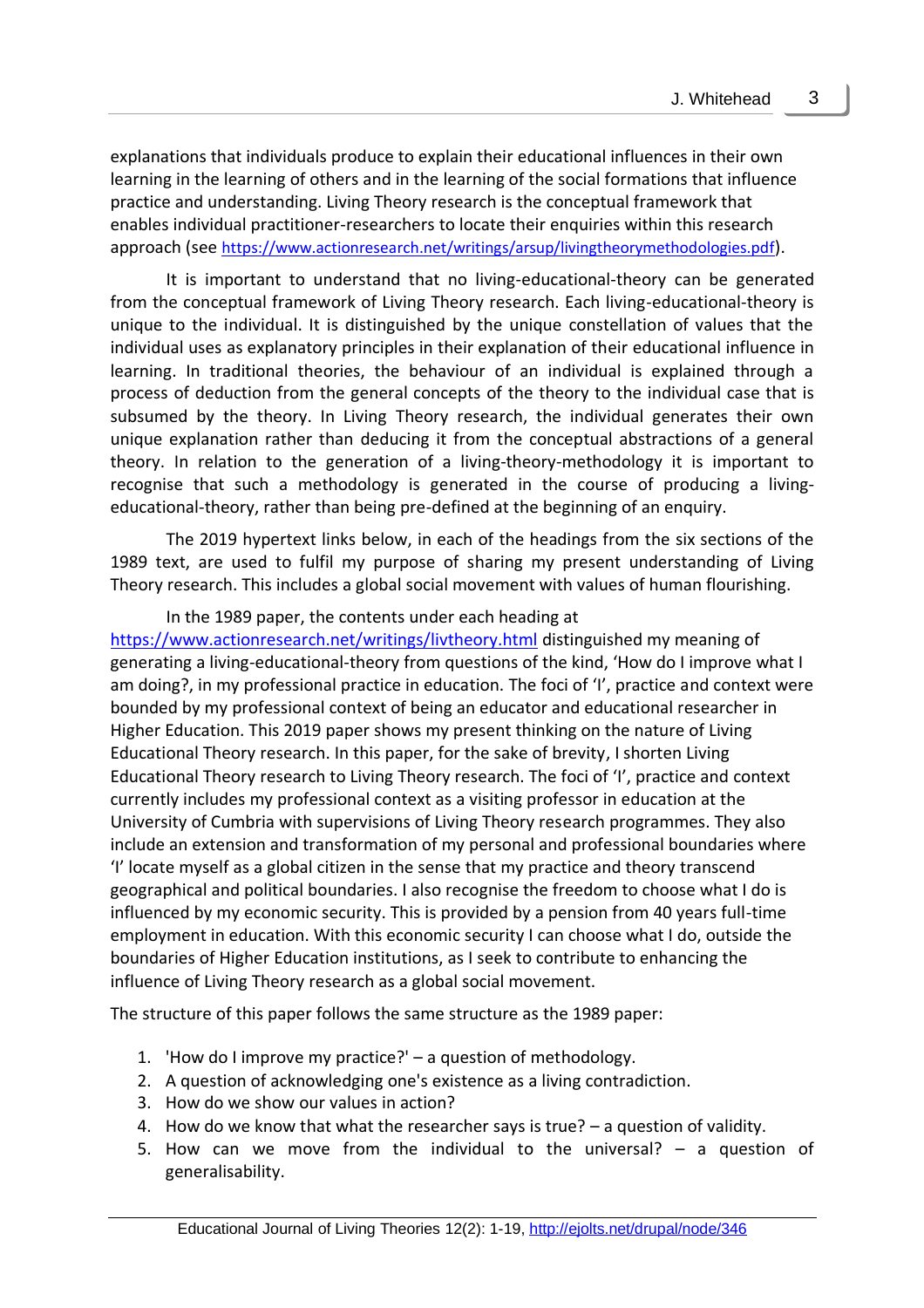- 6. Which power relations influence the academic legitimacy of a living educational theory? – a question of the politics of truth, with the addition of:
- 7. Looking back 30 years and looking forward 30 years to 2049 to the influences of Living Theory research in contributing to human flourishing.

## **1) 'How do I improve my practice?' – a question of methodology.**

In 1989, I focused on the inclusion of 'I" as a living contradiction in the research methodology and the use of action reflection cycles in the enquiry, 'How do I improve my practice?' In 2019, I continue to include 'I' and action research cycles in my living-theorymethodology. This methodology has now been extended to include insights from other methodological approaches such as Narrative Inquiry, Phenomenology, Case Study, Action Research, Grounded Theory, Ethnography and Autoethnography (see [https://www.actionresearch.net/writings/arsup/livingtheorymethodologies.pdf\)](https://www.actionresearch.net/writings/arsup/livingtheorymethodologies.pdf). I think that it is worth repeating the point above that a living-theory-methodology is generated in the process of creating a living-educational-theory, rather than pre-defined as a methodology to apply to the enquiry.

The question of methodology in the generation of a living-educational-theory is comprehensively answered in two papers from 2008:

Whitehead, J. (2008) Using a living theory methodology in improving practice and generating educational knowledge in living theories. *EJOLTS,* 1(1); 103-126, [https://ejolts.net/node/80.](https://ejolts.net/node/80)

Whitehead, J. (2009) *How Do I Influence The Generation Of Living Educational Theories For Personal And Social Accountability in Improving Practice? Using A Living Theory Methodology In Improving Educational Practice*. Last draft before publication in Tidwell, D., Heston, M. & Fitzgerald, L. (Ed) (2009) Research Methods for the Self-Study of Practice. Dordrecht, Springer (see

[https://www.actionresearch.net/writings/jack/jwLTM080508.pdf\)](https://www.actionresearch.net/writings/jack/jwLTM080508.pdf).

Living Theory researchers who are registering for a higher degree are often faced with a request or requirement that they pre-specify the methodology that is going to be applied in the enquiry. Most research committees in institution of Higher Education are not used to the idea that a living-theory-methodology emerges in the course of generating a valid, evidence-base explanation of educational influence in learning. To help overcome the problem of pre-specifying a research methodology to be applied in the research, I have justified the generation of a living-theory-methodology in the creation of a livingeducational-theory in relation to a range of methodologies (see

[https://www.actionresearch.net/writings/arsup/livingtheorymethodologies.pdf\)](https://www.actionresearch.net/writings/arsup/livingtheorymethodologies.pdf). It is wise, in an initial proposal, to clarify the question that the research is designed to answer, whilst recognising the question and methodology may evolve in the course of the research.

In the early days of registering Living Theory research proposals for Higher degrees with questions of the kind, 'How do I improve what I am doing?', it was not unusual for a University Research Committee to request that the 'I' was removed from the title of the enquiry, because personal pronouns were not acceptable in research titles. In one example,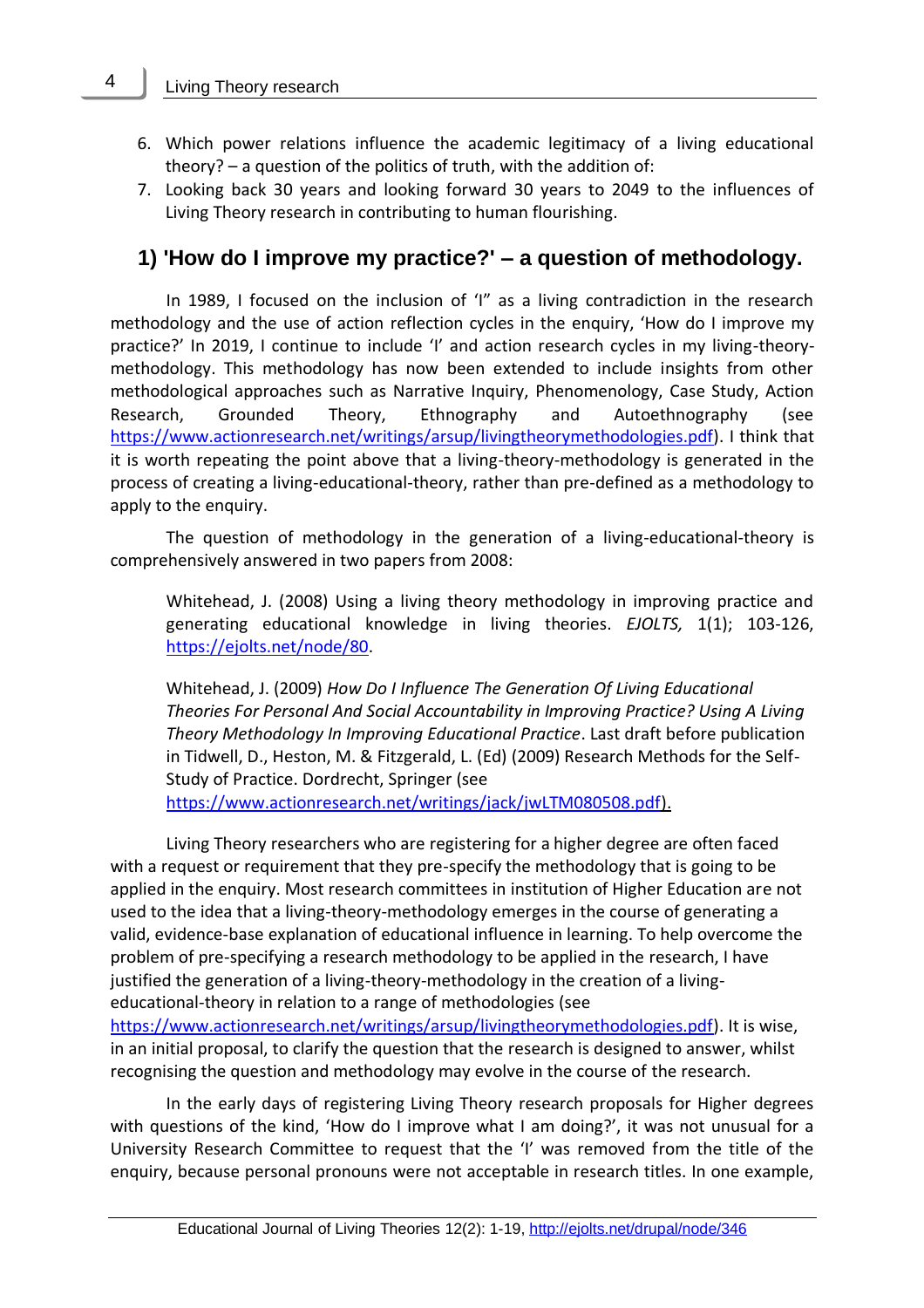a headteacher's research proposal included the question, 'How do I improve my practice?' The removal of 'I' from the research question clearly makes nonsense of the question, and this opposition to the inclusion of the personal pronoun in a research question has largely been overcome. The generation of a living-educational-theory requires, as in self-studies of teacher-education practices research, the first-person voice of the practitioner researcher as I explain in:

Whitehead, J. (2015) *The Practice of Helping Students to Find Their First Person Voice in Creating Living-Theories for Education*, pp. 247-255 in Bradbury, H. (Ed) (2015) The SAGE Handbook of Action Research, Third Edition, London; Sage. Copy before final corrections because of copyright restrictions (see [https://www.actionresearch.net/writings/jack/jwBRADBURY-Chp24.pdf\)](https://www.actionresearch.net/writings/jack/jwBRADBURY-Chp24.pdf).

### **2) A question of acknowledging one's existence as a living contradiction.**

In 1989 I distinguished my rationality as dialectical with its nucleus of contradiction. The recognition of oneself as a living contradiction continues to be important in the generation of living-educational-theories. Experiencing oneself as a living contradiction is the experience of holding together one's values and their negation. I continue to experience myself as a living contradiction. I value the response of my imagination to this experience in creating an imagined future that seeks to resolve the contradiction in living more fully the values that I use to give meaning and purpose to my life and professional practice in education. This enables me to explore the possibility of moving my practice in the direction of living my values more fully. However, in Whitehead and Rayner (2006), and in Whitehead (2013), I distinguished my rationality with a form of living logic of inclusion that is distinguished by relationally-dynamic values as explanatory principles in explanations of educational influences in learning. Because of the importance of clarifying the logic that defines one's rationality in Living Theory research I distinguish between propositional, dialectical and living logics.

You might find useful, in understanding relationships between formal or propositional logic, dialectical logic and living logic, to access the following paper:

Whitehead, J. (2013) *A Living Logic For Educational Research.* A presentation at the 2013 Annual Conference of the British Educational Research Association, University of Sussex 3-5 September 2013. Retrieved 20 November 2019 from: <https://www.actionresearch.net/writings/bera13/jwbera13phil010913.pdf>

"The transformations in logic described below, include the transformation from the use of propositional logic to structure the explanations in my masters dissertation on a preliminary investigation of the growth of scientific understanding in adolescents, (Whitehead, 1972). I moved to the dialectical logic that structured my doctoral thesis 'How do I improve my practice? Creating a discipline of education through educational enquiry' (Whitehead 1999). This was followed by the move to the living logic that structures my explanations of my educational influences in my own learning, in the learning of others and in the learning of the social formations in which I live, work and research (Whitehead, 2008, p.3)".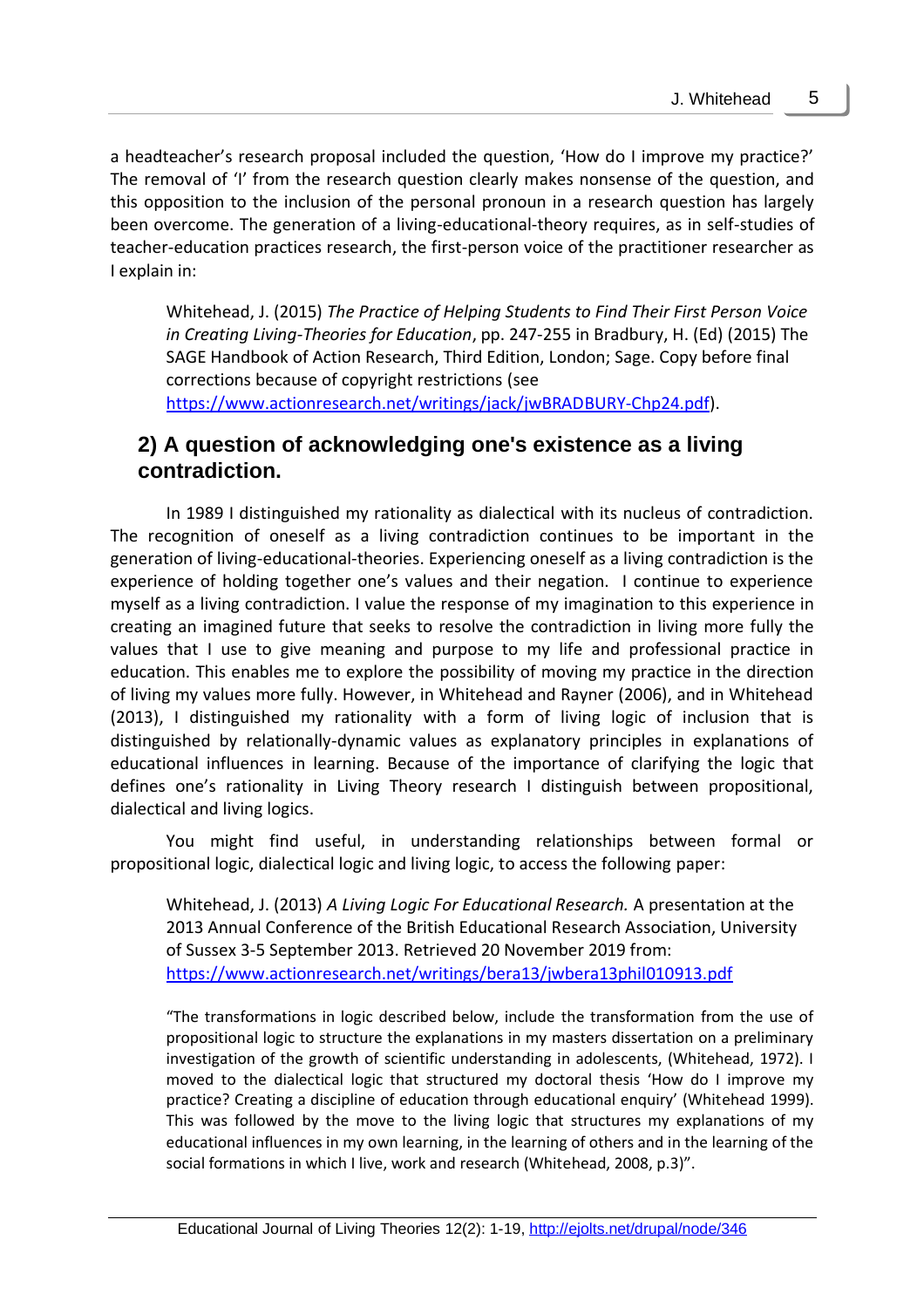My transformation from dialectics to inclusionality, drawing on the original work of Alan Rayner, has been analysed in:

Whitehead, J. & Rayner, A. (2009) *From Dialectics to Inclusionality: A naturally inclusive approach to educational accountability*. Retrieved 20 November 2019 from: [https://www.actionresearch.net/writings/jack/arjwdialtoIncl061109.pdf.](https://www.actionresearch.net/writings/jack/arjwdialtoIncl061109.pdf)

The main educational transformation in the rationality of Living Theory research between the 1989 paper below and this 2019 contribution, is in the transformation from a dialectical rationality into an inclusional rationality with its living logic (Whitehead, 2013). In 1989, I focused on dialectical logic with its nucleus of contradiction. In 2019, my rationality is informed by relationally dynamic awareness of space and boundaries that are reflexive, connective and co-created. Alan Rayner introduced me to this understanding of self, existing within relationally dynamic relationships rather than focusing on being a living contradiction. The following 5-minute video marks this transformation in my rationality. I think that the visual data shows Alan Rayner's embodied expressions of his meanings of inclusionality, boundaries and space. As I experienced these expressions my rationality moved from my propositional and dialectical reasoning into a form of inclusionality. The image below at 1:01 minutes into the 5-minute clip focused my attention on Rayner's communication of the nature of relationally dynamic boundaries.



**Video 2:** Alan Rayner on inclusionality, boundaries and space <https://youtu.be/yVa7FUIA3W8>

This is not to deny the value of a dialectical logic in recognising the importance of responding to the experience of a living contradiction. I now emphasise the importance, as explanatory principles, of each individual's unique constellation of relationally dynamic values that constitute the explanatory principles in an explanation of educational influences in learning. My relationally dynamic values now include living global citizenship in human flourishing.

In continuing to explore the implications of asking, researching and answering my question, 'How do I improve what I am doing?' with the generation of a living-educationaltheory, my 'I' exists as a living contradiction and as a relationally dynamic 'I'. By this I mean that I exist within an ecology of relationships and knowledges. I want to stress that I continue to recognise the importance of responding to experiences of being a living contradiction. In my 1989 paper I experienced these contradictions as largely internal to myself, in the sense of negated values such as academic freedom. I explored the implications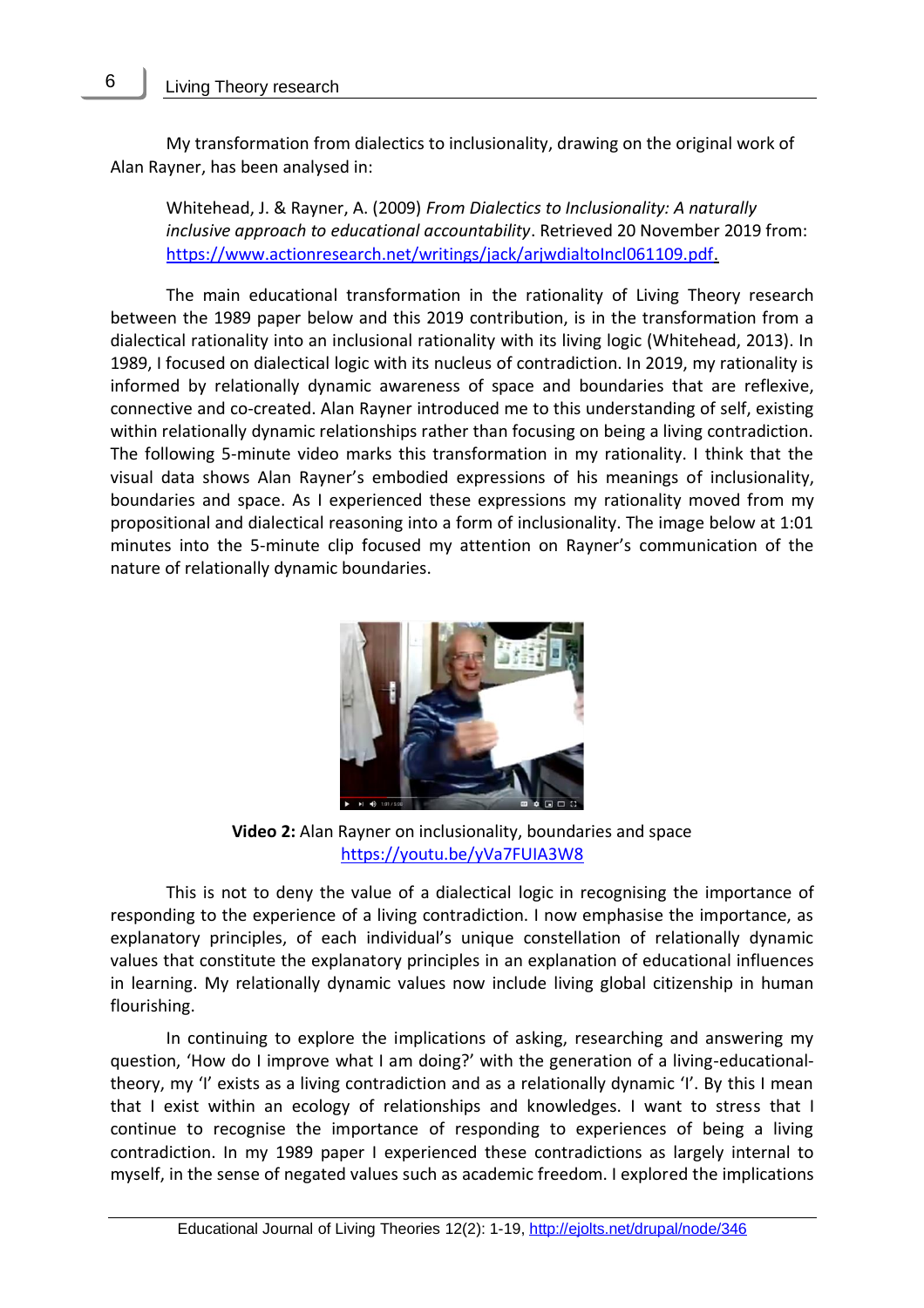of this contradiction in Whitehead (1993). In 2019 I see such contradictions as having a connection with influences on human flourishing, such as poverty and globalisation. You can access my analyses of these issues in relation to Living Theory research in two presentations at the University of Central Florida in 2015 and 2016:

Whitehead, J. (2015) *Living-educational-theories of holistic approaches to poverty, globalisation and schooling: A Living Theory approach.* A virtual presentation to the 'International Conference on Poverty Globalisation and Schooling: A holistic approach at the University of Central Florida on the 26-28 February 2015. <https://www.actionresearch.net/writings/jack/jwucfpaper260115.pdf>.

And in:

Whitehead, J. (2016) *Developments in living-educational-theories of holistic approaches to poverty, globalisation and schooling: A Living Theory research approach.* A virtual presentation to the 'International Conference on Poverty Globalisation and Schooling: A holistic approach' at the University of Central Florida on the 20 February 2016. Retrieved 22 November 2019 from [https://www.actionresearch.net/writings/florida/jwucfpaper170216.pdf.](https://www.actionresearch.net/writings/florida/jwucfpaper170216.pdf)

On the 10th December 2018 I presented the following ideas to a seminar at the University of Cumbria that focused on six different contexts with Living Theory researchers who are contributing to a global social movement: *How can i~we enhance my~our contribution to Living Theory research as a global social movement with values that carry hope for the flourishing of humanity?*

<https://www.actionresearch.net/writings/jack/jwltglobal101218.pdf>

## **3) How do we show our values in action?**

In 1989 I highlighted the importance of values in forming explanatory principles in explanations of educational influences in learning. Following Feyerabend (1975) I believed that I could clarify the meanings of my values in the course of their emergence in practice. In 2019 I continue to believe this. However, following an insight shared by Laidlaw in 1996, as I supervised her doctoral research programme, I now stress the importance of understanding that the values themselves are living and capable of evolving. I also now understand the importance of the relationally dynamic nature of values as they exist and interact with other values in an individual's unique constellation of the values that they use as explanatory principles in explanations of educational influences in learning. I shall clarify my meaning of relationally dynamic values. In 1989 I was aware of the importance of visual data in clarifying the meanings of values. Advances in digital technology have enabled me to use a process of empathetic resonance (Sardello, 2008) with digital visual data, to clarify and communicate the meanings of embodied expressions of values as explanatory principles. These advances also enabled me to understand better some of the limitations of print-based media for communicating the meanings of these values.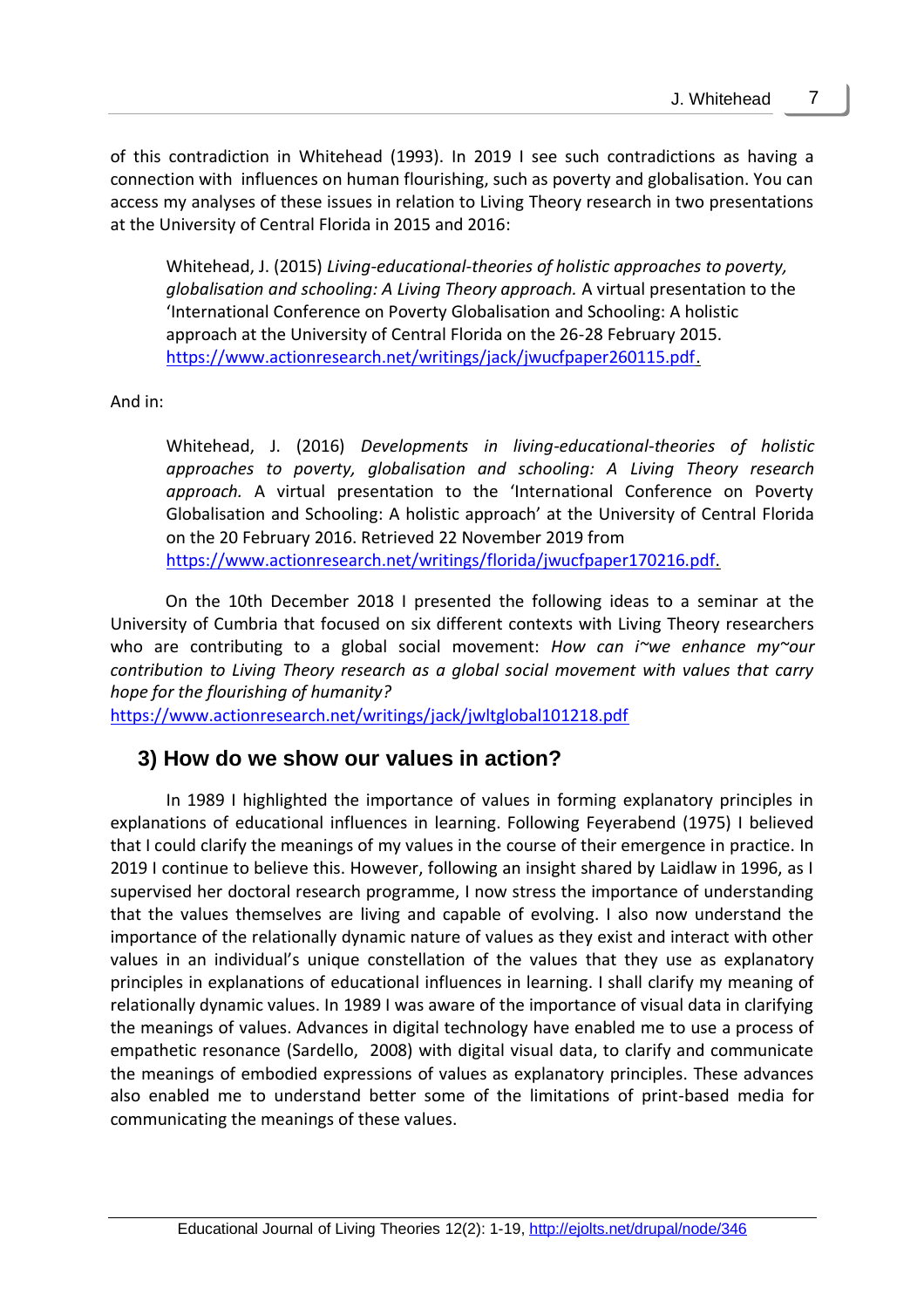In 1989 I had not encountered Vasilyuk's (1991) ideas on the energy paradigm with his point about relationships, between energy and motivation, energy and meaning and energy and values, not being well understood:

"Conceptions involving energy are very current in psychology, but they have been very poorly worked out from the methodological standpoint. It is not clear to what extent these conceptions are merely models of our understanding and to what extent they can be given ontological status. Equally problematic are the conceptual links between energy and motivation, energy and meaning, energy and value, although it is obvious that in fact there are certain links: we know how 'energetically' a person can act when positively motivated, we know that the meaningfulness of a project lends additional strength to the people engaged in it, but we have very little idea of how to link up into one whole the physiological theory of activation, the psychology of motivation, and the ideas of energy which have been elaborated mainly in the field of physics." (pp. 63-64)

Clarifying and communicating the meanings of flows of life-affirming energy, with values of human flourishing, as explanatory principles, are fundamental in generating valid explanations of educational influences in learning. These meanings are contributing to the clarity of relationships between energy and motivation, energy and meaning and energy and values. My meanings of values as explanatory principles include a flow of life-affirming energy that continues to motivate my work and research in education. These values are the ones I use to give meaning and purpose to my life in education. I believe that we all have a unique constellation of such values that are in a relationally dynamic flow of influence in our lives and that we can use as the explanatory principles in our explanations of educational influence in learning. My values have an embodied expression in what I am doing in my educational practices. I clarify their meanings, in the course of their emergence in practice, with the help of value-words such as life-affirming energy, freedom, justice, love and truth.

I continue to believe in the validity of the ideas in Section 3 of the 1989 paper on 'How do we show our values in action?' The ideas stress the importance of values as explanatory principles. From this belief, my ideas about showing our values in action have evolved and transformed. They have evolved through a number of influences. The first influence was Moira Laidlaw's (1996) insight that simply clarifying the meanings of values in the course of their emergence in practice was too limited, because the values themselves should be seen to be living, evolving and transforming.

Another major influence in my understanding of the importance of multi-media texts, for clarifying and communicating the meanings of relationally dynamic values in action, together with my understandings of constraints of purely printed text communications of these meanings, occurred at the  $6<sup>th</sup>$  World Congress of ALARPM in 2006 in Groningen in the Netherlands. You can access the multi-media presentation at:

Whitehead, J. & Huxtable, M. (2006a*) How Are We Co-Creating Living Standards Of Judgement In Action-Researching Our Professional Practices*? Multi-media text presented at the World Congress of ALARPM and PAR 21-24 August 2006 in Groningen. Retrieved 22 November 2019 from:

[https://www.actionresearch.net/writings/jack/jwmh06ALARPMmulti.pdf.](https://www.actionresearch.net/writings/jack/jwmh06ALARPMmulti.pdf)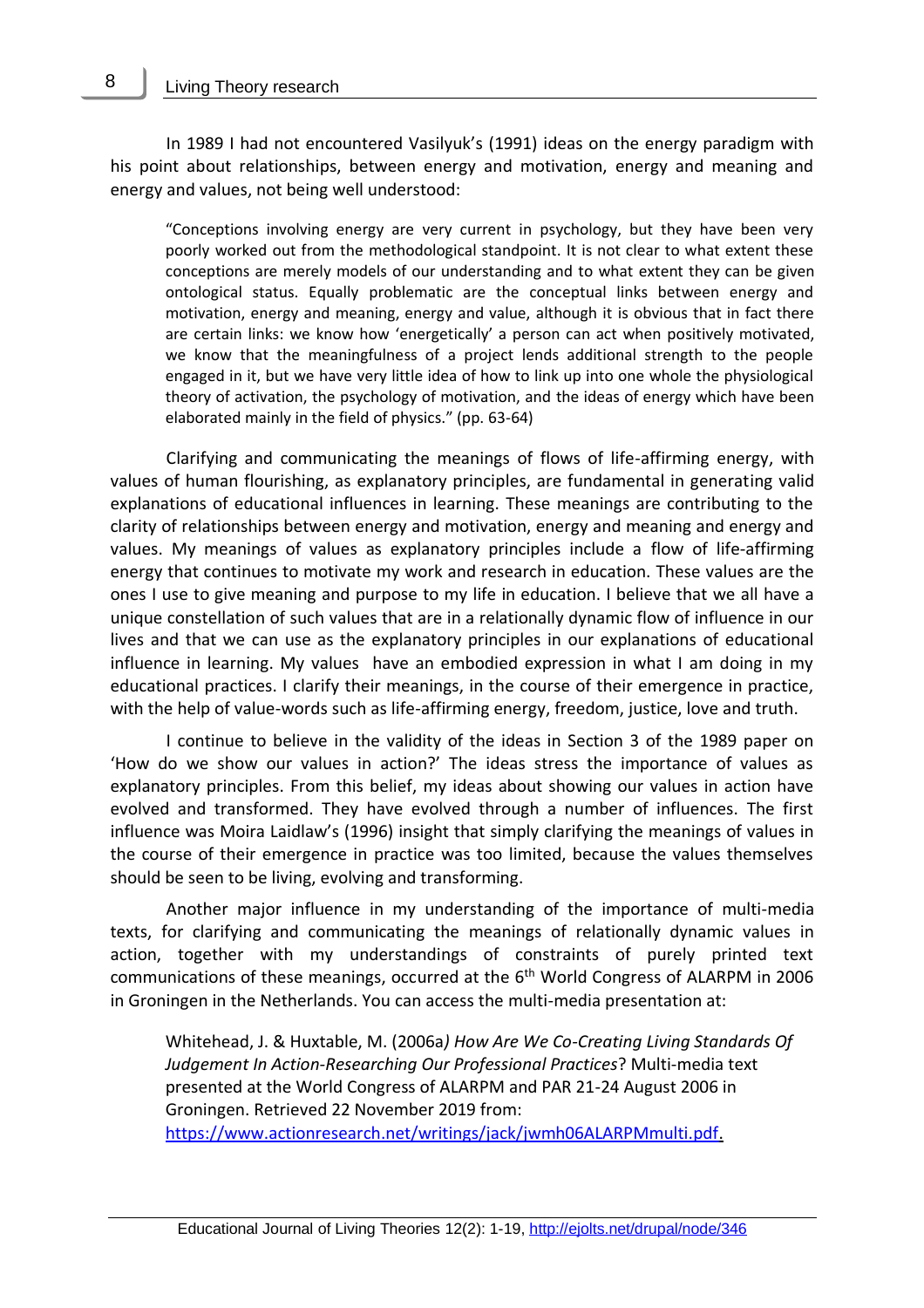However, the instructions for publications to be accepted in the Proceedings for the Congress insisted that only print-based texts would be acceptable. These restrictions, on the forms of representation acceptable for publication, seriously distorted or omitted the embodied expression of meanings communicated in the multi-media presentation as demonstrated in the purely print-based paper submitted for publication in the Congress proceedings:

Whitehead, J. & Huxtable, M. (2006b) How Are We Co-Creating Living Standards Of Judgement In Action-Researching Our Professional Practices? Printed text in the Conference Proceedings of the World Congress of ALARPM and PAR 21-24 August 2006 in Groningen. Retrieved 22 November 2019 from [https://www.actionresearch.net/writings/jack/jwmhalarpmtext06.pdf.](https://www.actionresearch.net/writings/jack/jwmhalarpmtext06.pdf)

The above paper by Whitehead and Huxtable (2006a) uses processes of empathetic resonance (Sardello, 2008, p. 13) and empathetic validity (Dadds, 2008, p. 279) to clarify and communicate the meanings of the embodied expressions of the ontological values that are used as explanatory principles in the explanations of educational influences in learning that constitute a living-educational-theory.

Since 1989 my values have been extended through Delong's (2002, *et al*., 2013) influence on developing a culture of inquiry:

Delong, J., Campbell, E., Whitehead, J. & Griffin, C. (2013) How are we creating cultures of inquiry with self-studies that transcend constraints of poverty on empathetic learning? Presented at the 2013 American Educational Research Association Conference in San Francisco with the Theme: Education and Poverty: Theory, Research, Policy and Praxis.

[https://www.actionresearch.net/writings/aera13/lcjdcgaera13jwopt.pdf.](https://www.actionresearch.net/writings/aera13/lcjdcgaera13jwopt.pdf)

They have also been extended through Pott's (2012) influence in living global citizenship:

Potts, M., Coombs, S. & Whitehead, J. (2013*) Developing Cultural Empathy And The Living Global Citizenship Agenda: The Social Role And Impact Of Technology In Supporting Global Partnerships.* A presentation at the 2013 Annual Conference of the British Educational Research Association, University of Sussex, 5th September. [https://www.actionresearch.net/writings/bera13/markstevejackbera010913.pdf.](https://www.actionresearch.net/writings/bera13/markstevejackbera010913.pdf)

I use the word, 'culture' following Said (1993). For Said, culture means two things in particular:

"First of all it means all those practices, like the arts of description, communication, and representation, that have relative autonomy from the economic, social, and political realms and that often exist in aesthetic forms, one of whose principal aims is pleasure. Included, of course, are both the popular stock of lore about distant parts of the world and specialized knowledge available in such learned disciplines as ethnography, historiography, philology, sociology, and literary history…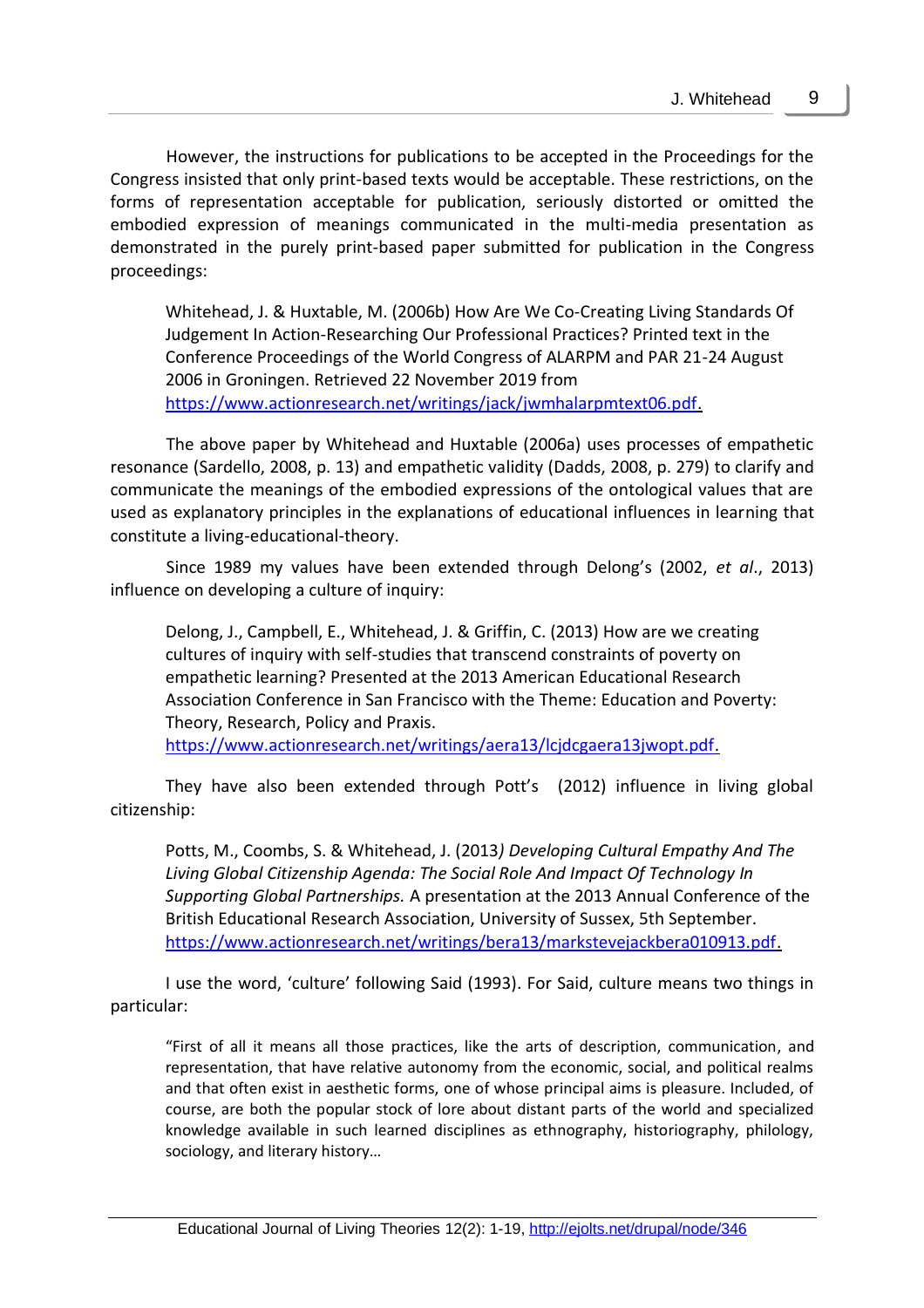#### Living Theory research

Second, and almost imperceptible, culture is a concept that includes a refining and elevating element, each society's reservoir of the best that has been known and thought. As Matthew Arnold put it in the 1860s…. In time, culture comes to be associated, often aggressively, with the nation of the state; this differentiates 'us' from 'them', almost always with some degree of xenophobia. Culture in this sense is a source of identity, and a rather combative one at that, as we see in recent 'returns' to culture and tradition." (Said, pp. xii-xiv, 1993)

### **4) How do we know that what the researcher says is true? – a question of validity.**

In 1989 I believed it to be important to strengthen the validity of a living-educationaltheory by subjecting drafts to the mutual rational controls of critical discussion (Popper, 1975) in a validation group of some 3-8 peers. I advocated the use of four questions, see below, that I derived from the work of Habermas (1976) on four criteria of social validity concerning, comprehensibility, evidence, sociohistorical and sociocultural understanding and authenticity to help to strengthen the validity of explanations of educational influences in learning. I continue to hold firmly to this belief. I also advocated the application of six criteria, listed below, from the work of Richard Winter (1989) to enhance the rigour of data gathered in the research.

I continue to be committed to the importance of establishing the validity of a claim to knowledge as an explanation of educational influence in learning. Whilst being introduced to the importance of validity in my initial research as a positivist scientist, following my first degree in science in 1965, I continued to value the importance of validity in my dialectical claims to knowledge and the importance continues in my use of values as explanatory principles and as educational standards of judgement. I also continue to be influenced by Popper's (1975) point about the importance of the idea of mutual rational control by critical discussion and use this as a principle of communication in the use of validation groups.

"Now I hold that scientific theories are never fully justifiable or verifiable, but that they are nevertheless testable. I shall therefore say that objectivity of scientific statements lies in the fact that they can be inter-subjectively tested. The word 'subjective' is applied by Kant to our feelings of conviction (of varying degrees)…… I have since generalized this formulation; for inter-subjective *testing* is merely a very important aspect of the more general idea of intersubjective *criticism*, or in other words, of the idea of mutual rational control by critical discussion." (Popper, 1975, p. 44)

In considering the validity of a claim to knowledge, a standard of judgement is used to evaluate the validity of the claim. In developing an epistemology for educational knowledge, it is important to clarify the nature of the standards of judgment that are appropriate for evaluating the validity of the claim as I have done in:

Whitehead, J. (2011) *Developing A Relationally Dynamic Epistemology For Educational Knowledge* – Presentation at the British Educational Research Association Conference, 7th September 2011. Retrieved 20 November 2019 from [https://www.actionresearch.net/writings/jack/jwbera11dr040911opt.pdf.](https://www.actionresearch.net/writings/jack/jwbera11dr040911opt.pdf)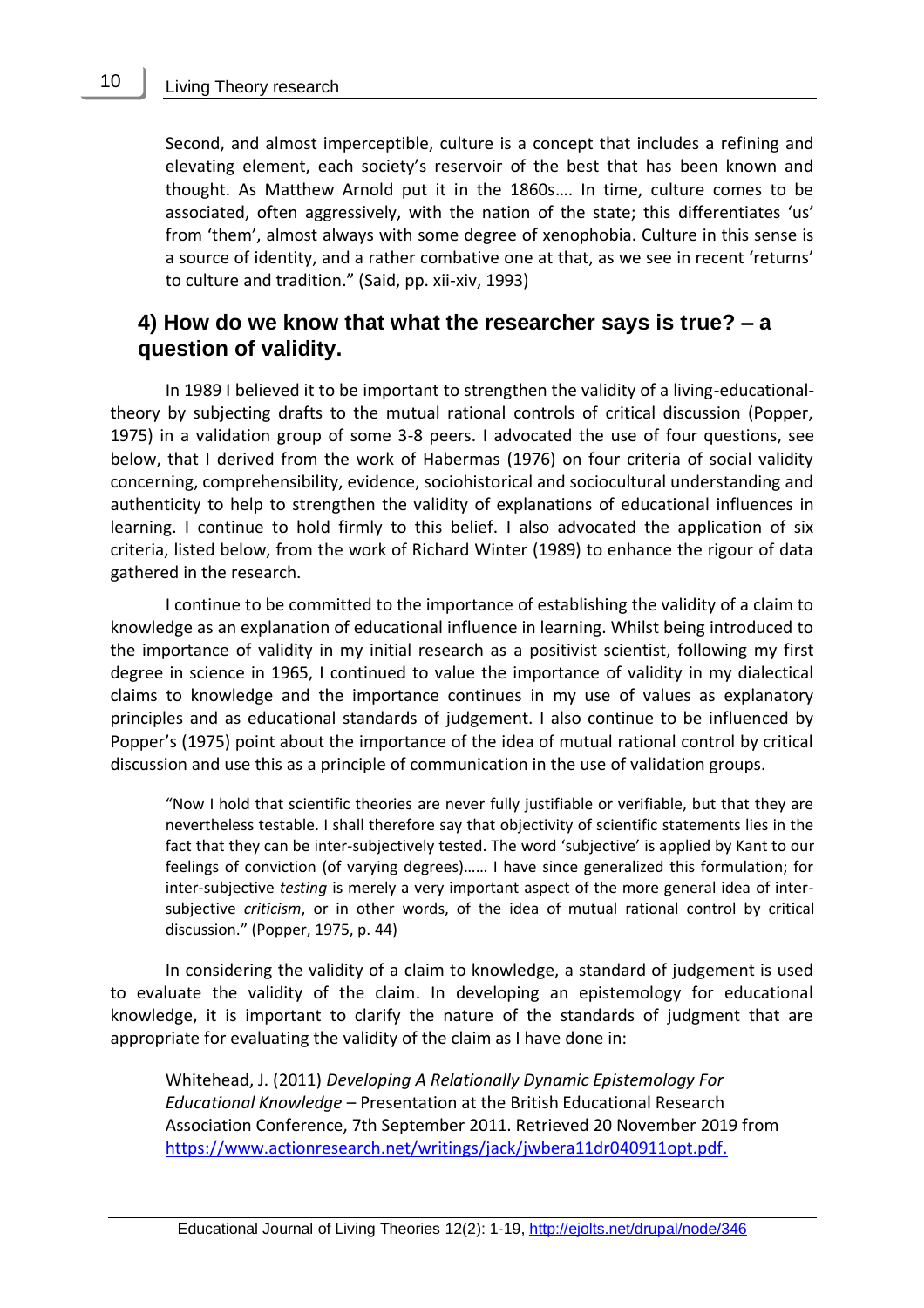I continue to advocate the use of the questions I derived from Habermas' (1976, pp. 2-3) four criteria of social validity, in validation groups of some 3-8 peers that are established to subject draft explanations of educational influences in learning to the mutual rational controls of critical discussion.

- i. How do I improve the comprehensibility of my explanation of educational influence in learning?
- ii. How do I strengthen the evidence I use to justify the claim to knowledge I make in an explanation of educational influence in learning?
- iii. How do I deepen and/or extend my sociohistorical and sociocultural understandings of their influences in my explanations of educational influence in learning?
- iv. How do I enhance the authenticity of my explanation, in the sense of showing that I am living the ontological values I claim to hold as fully as possible?

Some researchers, such as Winter (1989), prefer to focus on rigour rather than validity. In 1995 a group of my doctoral researcher supervisions encouraged me to produce what they called The Advanced Bluffers Guide For Educational Action Researchers, For Improving The Quality Of Professional Practice And Creating Living Educational Theories For Cultural Renewal. You can access this at:

[https://www.actionresearch.net/writings/jack/95contents.pdf.](https://www.actionresearch.net/writings/jack/95contents.pdf) In the third cycle of Action Research, Relevance, Rigour And Validity, Peggy Kok (1995, pp. 76-82) explains how to improve the rigour of her research into improving her practice by drawing on Winter's six criteria of rigour (see [https://www.actionresearch.net/writings/jack/cycle3.pdf\)](https://www.actionresearch.net/writings/jack/cycle3.pdf) on dialectical critique, reflexive critique, plural structure, multiple resource, risk, theory practice transformation.

My ideas on validity continue to be influenced by Collingwood's insight:

"Whether a given proposition is true or false, significant or meaningless, depends on what question it was meant to answer; and anyone who wishes to know whether a given proposition is true or false, significant or meaningless, must first find out what question it was meant to answer". (Collingwood, 1991, p. 39)

Questions of the kind, 'How do I improve my practice?' can rightly be seen to require an answer to 'how' questions in terms of methodology and/or methods. In Living Theory research, the answer also includes an explanation of educational influence in learning. This is because, in Living Theory research, the 'how' is related to 'why'. In answering 'how' questions, Living Theory researchers improve their practice by drawing on insights from their explanations of educational influence.

In helping to strengthen the validity of a living-educational-theory, I often focus on the data that is used as evidence to justify a claim to have influenced the educational learning of others. I find the question, 'What evidence is there that shows and explains the educational influence a Living Theory researcher is having in the learning of others?' a useful question to ask in helping to strengthen the validity of the explanation. Another question I find useful is, 'what evidence is there that shows and explains the educational influence a Living Theory researcher is having in the learning of a social formation?'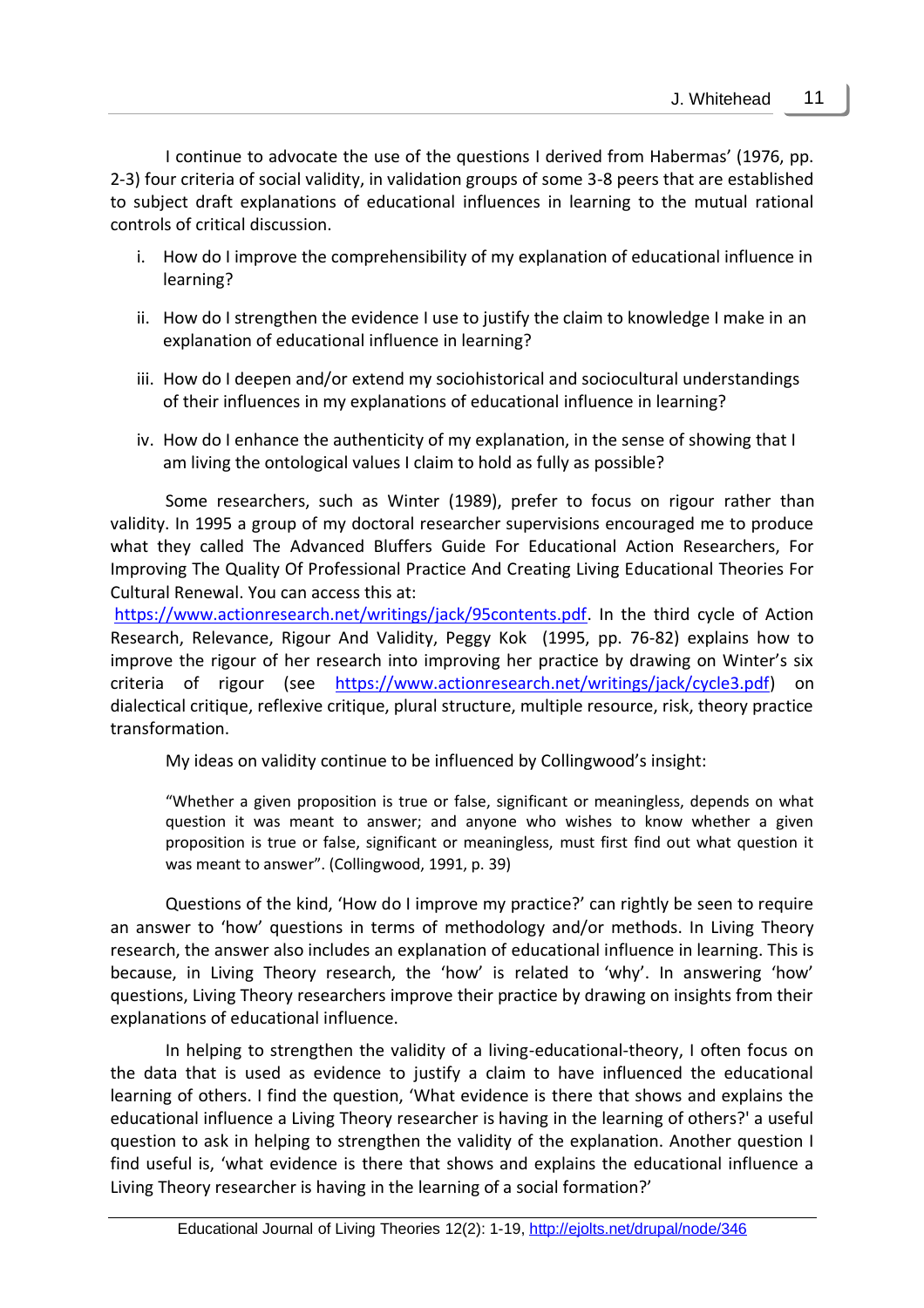In 1989, I understood that a Living Theory doctorate had to conform to the criteria for awarding a Ph.D. These included making an original contribution to knowledge within the fields of educational research and educational practice. Because I now see the importance of the use of an individual's unique constellation of values as explanatory principles, I want to be clear about the difference between the meanings of the words 'original' and 'unique'. I am thinking of the difference between an original contribution to knowledge and the use of a unique constellation of values as explanatory principles in an explanation of educational influence in learning. The originality of a contribution to knowledge in Living Theory research can include an educational knowledgebase, a health visitors professional knowledgebase, and international development professional practitioner's knowleddgebase, amongst others. They usually focuses on three issues in epistemology of the unit of appraisal, the standards of judgement and the logic that determines the rationality of the contribution to knowledge. The unit of appraisal is an individual's explanation of their educational influences in learning. The standards of judgement are the criteria used to evaluate the validity of the knowledge claims. The logic is the mode of thought that is appropriate for comprehending the explanation as rational. The standards of judgement in a living-educational-theory include the unique constellation of values that are used in the generation of the explanation of educational influences in learning.

### **5) How can we move from the individual to the universal? – a question of generalisability.**

Many traditional theories explain behaviour and events in terms of general, linguistic concepts that apply to all the behaviours and events that are subsumed by the theory. This kind of theory has generalisability in that it applies to all. In 1989 a common criticism of a living-educational-theory, as an explanation of an individual's educational influence in learning, was that it was anecdotal, subjective and could not be generalised in the sense of applying to all. To meet this criticism, I pointed out that what I later referred to as Living Theory research was, in Bassey's (2001) terms, relatable, rather than generalisable. In promoting the value of relatability Bassey argues that the merit of a study of singularities lies in the extent to which individuals can relate the study to their practice. I use the idea of relatability of a living-educational-theory to refer to its connection to others, not from within a general linguistic concept of 'all'. In Living Theory research, relatability refers to other individuals who are generating their own living-educational-theories, using their unique constellation of values as explanatory principles and who are drawing insights from traditional theories.

You can access the evidence below that supports, beyond reasonable doubt, the claim that above sense of the relatability of Living Theory research is being fulfilled at [https://www.actionresearch.net/living/living.shtml. This](https://www.actionresearch.net/living/living.shtml.%20%20This) evidence includes over 40 Living Theory doctorates that have been legitimated in a range of universities around the world.

### **6) Which power relations influence the academic legitimacy of a living educational theory? – a question of the politics of truth.**

In 1989 my understanding of power relations and the politics of truth was mainly influenced by the ideas of Michel Foucault on power/knowledge. In 2019 my understanding

12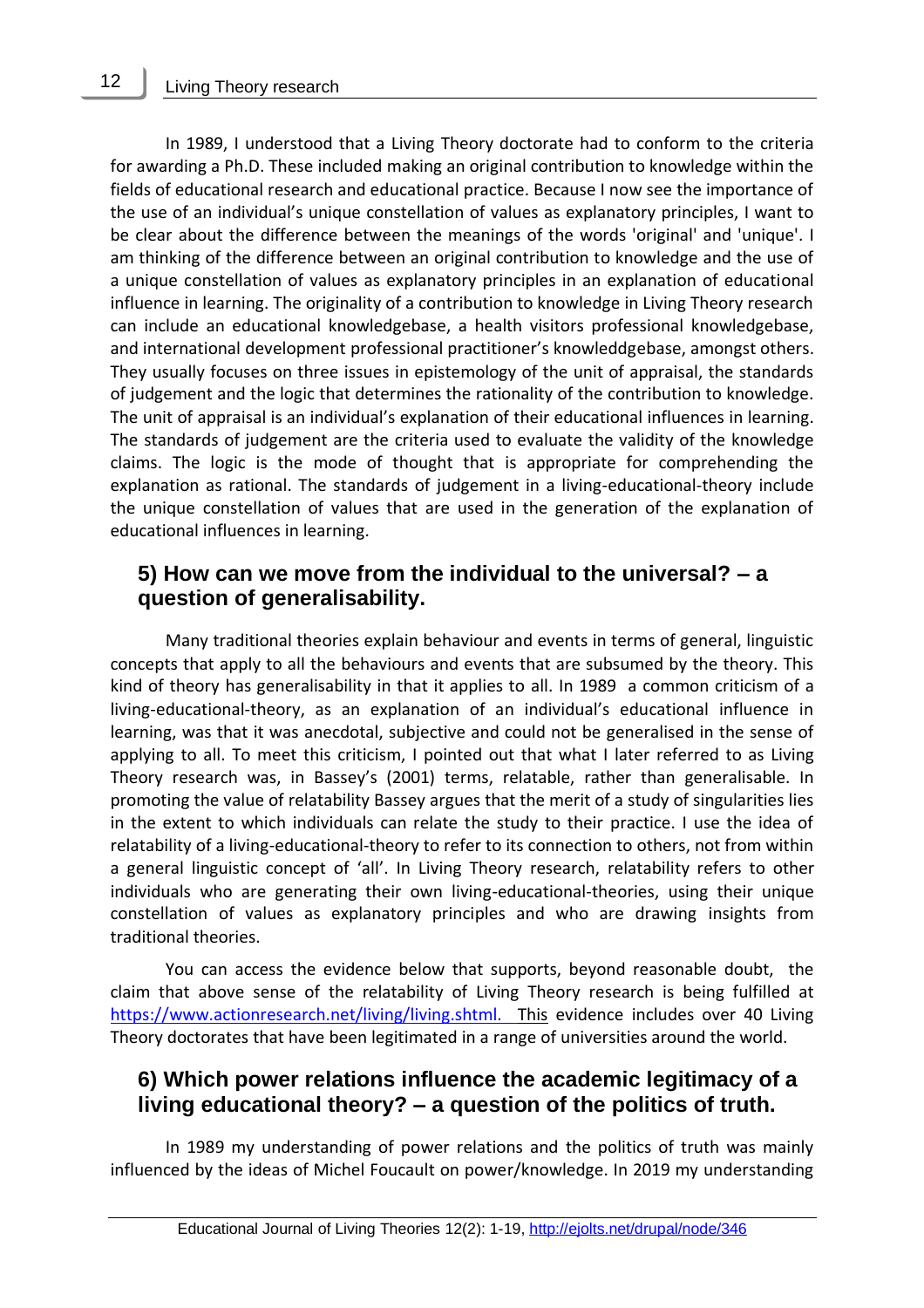has been deepened and extended by de Sousa Santos' (2014) ideas on epistemicide. These ideas implicate my own contribution, as a Western Academic, for a failure to recognise the contribution of some indigenous knowledges to a global knowledge-base with values of human flourishing.

In relation to the politics of truth I continue to support the legitimation of practitioner-knowledge, with values of human flourishing as explanatory principles, as a contribution to the spreading influence of Living Theory research as a social movement. In relation to power/knowledge I engaged with three problems.

First, the problem of speaking truth to power. I successfully argued, along with many others that, on principle, the power of truth is served by permitting a challenge in relation to an examiner's judgement, rather than denying such a challenge through seeing competence to be a procedural matter of appointment. As a consequence many university regulations were changed. I have analysed this problem in detail from the ground of personal experience (Whitehead, 1993).

The second problem concerned the problem of self-identification in texts for publication in high-status refereed Journals. This is still a problem. The problem follows from a central point in this 2019 paper that is identical to the point in the 1989 paper. The point is that academics and practitioners who are generating their own living-educational-theories should identify themselves in their work context and, at some point in their research, offer for public criticism a claim to know their own educational development, without being eliminated from peer-reviewed journals on the grounds that they have identified themselves in their texts.

The third problem continues to be that the power relations in the academic community continue to support the truth of power against power of truth. I have recently provided an analysis of the continuing nature of this problem in a paper on emancipation and epistemicide: two approaches to professing higher education research (Whitehead, 2018).

Since 1989 my understanding of these power relations, through the work of Foucault, has been augmented by the recognition that the work of some education researchers such as Whitty (2008) are continuing to be used to undermine the influence of educational researchers by replacing educational research with education research. By education researchers I am meaning researchers who are contributing their explanations to the forms and fields of education knowledge such as philosophy, sociology, psychology, history, politics, economics, leadership and management of education. By educational researchers I am including researchers who are contributing their explanations of educational influences in their own learning, the learning of others and the learning of the social formations that influence practice and understandings, to the professional and academic knowledge-base of educational practice. It is important to bring together insights from both education and educational researchers in generating explanations of educational influences in learning with values of human flourishing. I have analysed such power relations in:

Whitehead, J. (2014) How Does The Constraining Power Of Education Researchers Influence The Emergence Of Educational Knowledge And Theory? A presentation at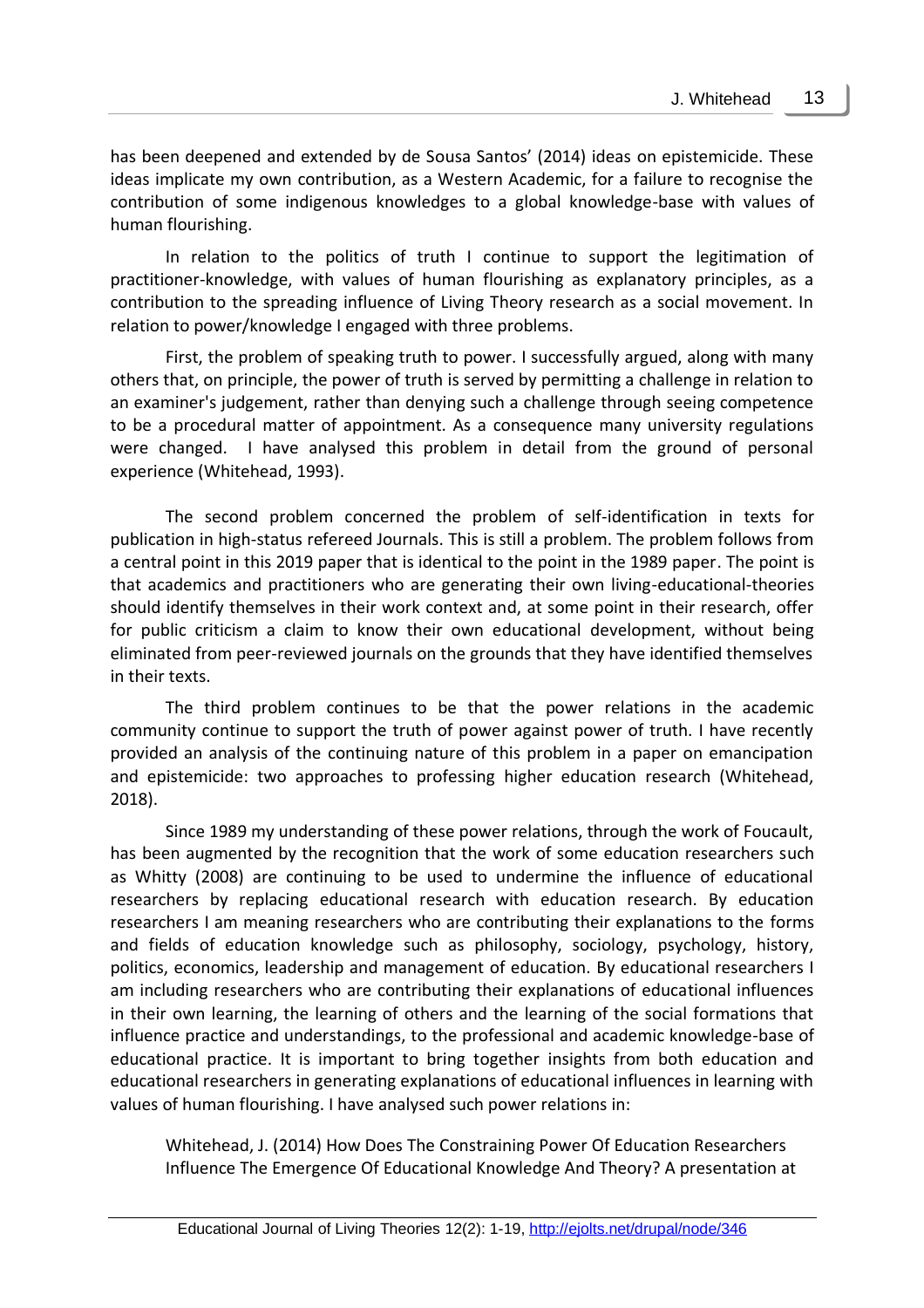#### Living Theory research

14

the 2014 Annual Conference of the American Educational Research Association, Philadelphia, April, 2014. Retrieved 22 November 2019 from <https://www.actionresearch.net/writings/aera14/jwaera2014indiv110314.pdf>

My understanding has also been augmented by de Sousa Santos' (2014) ideas on epistemicide with his claim that the exercise of power relations through Western Academies is serving to 'kill off' the recognition and legitimation of indigenous knowledges that are contributing to human flourishing. See:

Whitehead, J. (2016) *Review of: de Sousa Santos*, B. (2014) Epistemologies of the South: Justice against Epistemicide. London; Paradigm Publishers. Published in a 2016 issue of the Educational Journal of Living Theories 9(2), 87-98. Retrieved 22 November 2019 from

<https://www.actionresearch.net/writings/jack/jwreviewdesantos2016.pdf>

 In my most recent engagement with the literature on power/knowledge in education I have been influenced by John White's (2019) suggestion, in relation to the concept of 'powerful knowledge', that it would be helpful to abandon the term 'powerful knowledge' and use language more suitable to impartial scholarly investigations (p. 429). I have accepted this criticism that using language from marketing is not appropriate in academic realms of discourse. Hence it is important to check that the use of our language taken from one realm of discourse doesn't inadvertently make the same mistake.

# **7) Looking back 30 years and looking forward 30 years to 2049 to the influences of Living Theory research in contributing to human flourishing.**

#### **30 years on from 1989**

In 1973, I moved from my position as Head of Science at Erkenwald Comprehensive School in London to the position as Lecturer in Education at the University of Bath with the intention of contributing to the generation of a form of educational theory that could explain the educational influences in learning of professional educators. My intention was to contribute to the generation of an educational knowledgebase that could be used by professional educators to improve their educational influences in the learning of themselves and their students and pupils. My 1989 paper on creating living-educational-theories explained how I believed that this educational knowledgebase could be generated. I continue to believe that professional educators should engage in intellectual and scholarly discourse, with values of human flourishing, as an important part of an individual's educational development. I continue to believe that deepening and extending such discourses have a humanising influence in the world.

The evidence in this 2019 paper shows beyond reasonable doubt that I have accomplished what I intended in 1989. Practitioner researchers have been enabled to bring their embodied knowledge into the academy and have it recognised as making an original contribution to educational knowledge. The evidence at

<https://www.actionresearch.net/living/living.shtml> demonstrates that engaging in Living Theory research necessarily requires the practitioner to critically and creatively engage with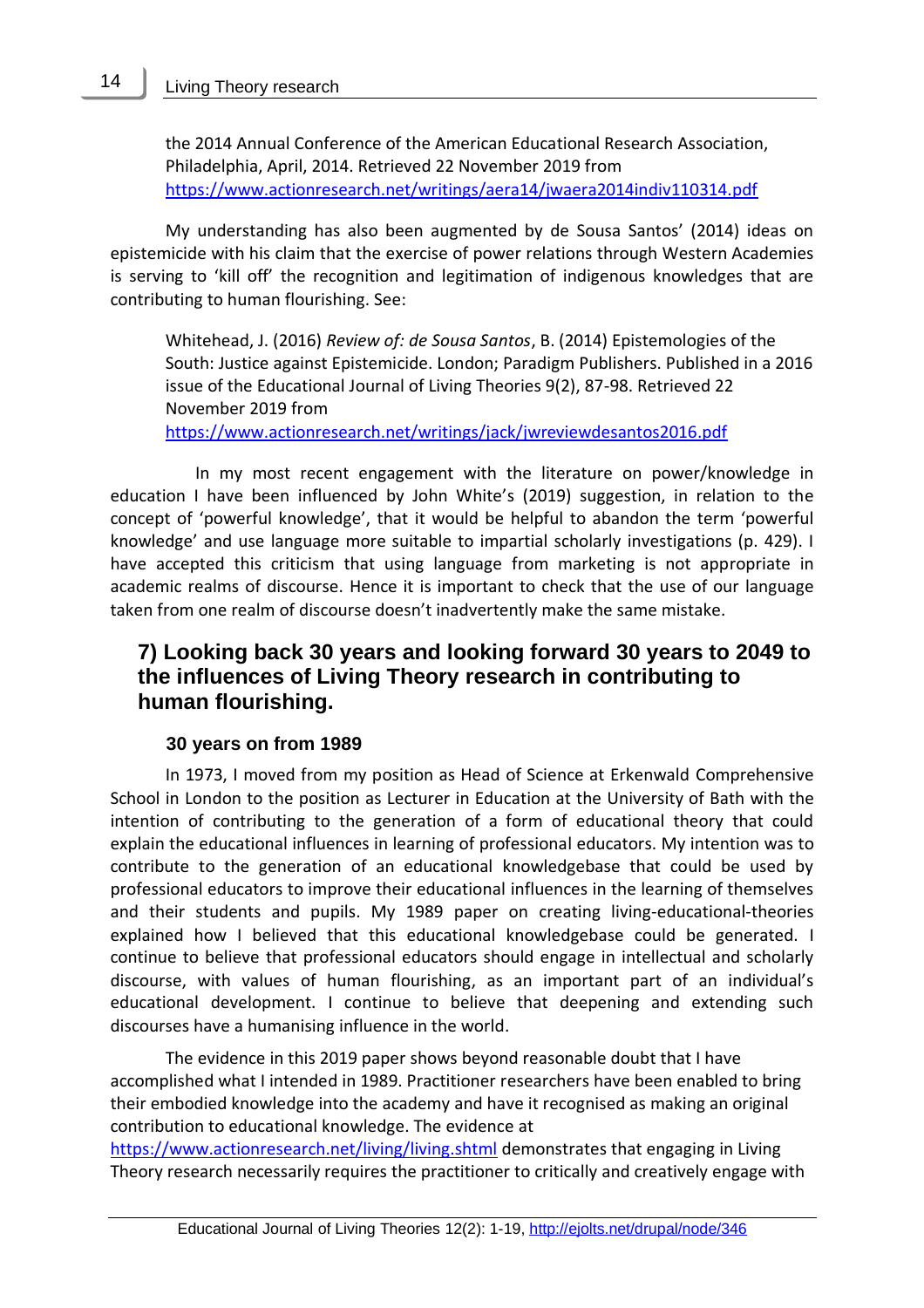academic, educational and practitioner knowledge (their own and other people's) to improve their practice and provide an account of their research that is valid and rigorous, and can contribute to knowledge.

In the 30 years research from 1989 I recognise the educational influences in my learning of many other researchers. I have acknowledged how Moira Laidlaw transformed my understanding of values with her insight that values themselves are living and evolving. I have acknowledged how Jacqueline Delong transformed my understanding of Living Theory research as a social movement with her insights into the significance of generating and evolving cultures of inquiry in supporting the creation of living-educational-theories. Without my collaboration with Jean McNiff, with her outstanding abilities for communicating ideas through writing, I doubt that my later work on Living Theory research would have reached a wider global readership. For example, here is the list of writings that show Jean's influence in my own learning on communicating ideas through writing initially about Action Research and then into my own focus on Living Educational Theory research.

McNiff, J., Whitehead, J. & Laidlaw, M. (1992) *Creating A Good Social Order Through Action Research.* Bournemouth: Hyde.

Whitehead, J. (1993) *The Growth of Educational Knowledge: Creating Your Own Living Educational Theories – Collected Papers*. Bournemouth: Hyde.

McNiff, J. & Whitehead, J. (2002) *Action Research Principles and Practice*, 2nd Edition. London: RoutledgeFalmer.

McNiff, J. & Whitehead, J. (2006) *All You Need To Know About Action Research*. London: Sage.

McNiff, J. & Whitehead, J. (2009) *Doing And Writing Action Research*. London: Sage.

Whitehead, J. & McNiff, J. (2006*) Action Research: Living Theory*. London: Sage.

McNiff, J. & Whitehead, J. (2010) *You And Your Action Research Project*, 3rd Edition. London: Routledge.

Whitehead, J. (2018) *Living Theory Research As A Way Of Life*. Bath: Brown Dog Book

#### **30 years on from 2019 to 2049**

In 2019, living-educational-theories and Living Theory research are now beginning to make a contribution to a global social movement for the flourishing of humanity. In 30 years' time, in 2049, I will no longer be an active researcher! I say this to emphasise that it will be necessary for others to contribute to Living Theory research as a global social movement, if this movement is to continue to evolve and support the generation of living-educationaltheories with values that offer hope for human flourishing. I believe that the key to the spreading global influence of Living Theory research over the next 30 years is grounded in the decision by individuals to understand the world (and themselves) from their own point of view as individuals claiming originality and exercising judgment, responsible, with universal intent. (Polanyi, 1958, p. 327). I am thinking of others contributing to this social movement through following through on personal decisions such as the following:

On 1 Dec 2019, at 18:51, X wrote: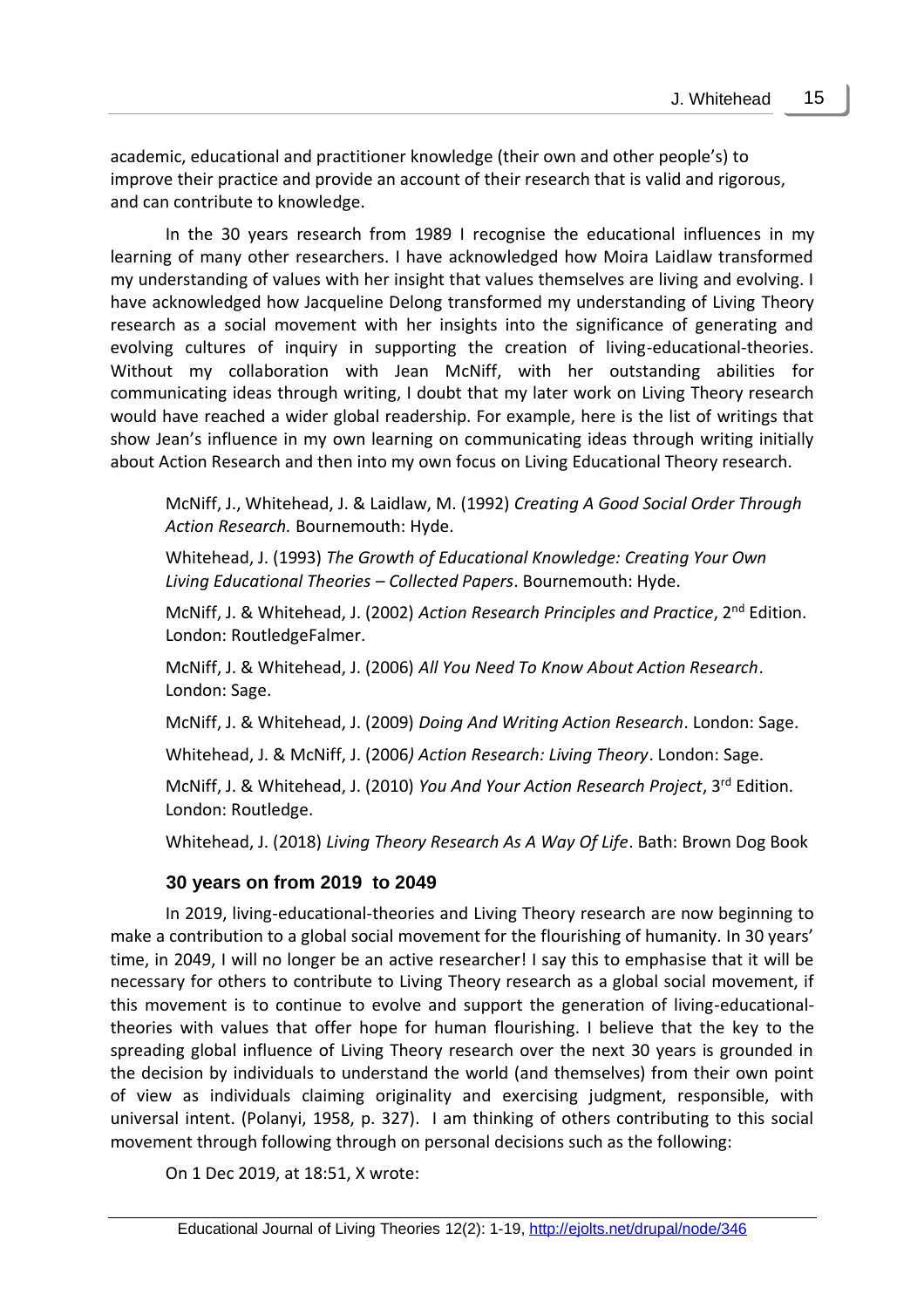16

"I have made a decision! I know what I want to achieve – to spread knowledge of Living Theory research in a way that it influences action across space (global) and time (for future as well as present generations). The standards by which I will evaluate success – people of whatever age, stage and interest engaged in Living Theory research. It would be great if everyone produced valid accounts of their living-theory research but if people even started on the process by taking responsibility for what they do, recognising and questioning the values that give meaning to their life, testing them in practice... and inch towards creating an account of their living-theory research (Living Theory research as a way of life) then I won't be satisfied but at least I will feel the last years of my life had been spent doing something productive and worthwhile."

On request, I have anonymised the quotation.

On the 9th December 2019 I was present, as a non-participant observer, at Arianna Briganti's doctoral viva on the thesis on her living-theory of international development. The originality focused on the relationally dynamic values of empathy, social and gender justice, outrage, responsibility, love for and faith in humanity which are conducive to dignity. The values were used as explanatory principles in Briganti's explanation of her educational influences in my own learning, in the learning of others and in the learning of the social formations that influence her practice and understandings. Briganti is young enough to be able to look back in 2049 to 30 years of a productive life in international development and I am looking forward to sharing some of these years of supporting each other in our productive lives. Giulia Carozzi (2019), is another Living Theory researcher in the community of Living Theory researchers who is young enough to be able to look back in 2049 to a productive life. Carozzi (2019) states, in her self-enquiry on 'Towards the development of my living-educational-theory research' in this issue of EJOLTS**:**

"This article is intended as an account of my educational journey that led me from being a passive learner to become the researcher of my own learning processes. I explore two of my relationally-dynamic values (Laidlaw, 2018a) for which I wish my work to be held accountable: hope and responsibility… I see the values of hope and responsibility as central in the development of my self-enquiry, which is contributing to the development of my own living-educational-theory research. This offers me the opportunity to consider values as explanatory principles in the explanation of the meanings of my actions; it also requires me to engage in a central Living Theory research question "how can I improve my practice?"

You can see some other implications of making this kind of personal decision in exercising a responsibility to influence the curriculum of programmes in Higher Education so that it is influenced by Living Theory research. In 1989 I had no idea about the technological innovations such as the internet, digital video and applications such as wiki technology that are now being used in 2019 to generate living-educational-theories and to spread the global influence of Living Theory research. I am thinking here of the on-line Educational Journal of Living Theories at<https://ejolts.net/> , the Living Theory wiki at [http://ejolts](http://ejolts-wiki.mattrink.co.uk/index.php/Main_Page)[wiki.mattrink.co.uk/index.php/Main\\_Page](http://ejolts-wiki.mattrink.co.uk/index.php/Main_Page) and the communication of Living Theory research in Professional Development in video presentations such as those in the TEDx talk at the University of Bolton on the 24 October 2019 at

<https://www.youtube.com/watch?v=Jf1kFHLdiPY> and at the International Professional Development Association Conference at Aston University on the 30<sup>th</sup> November 2019 at <https://studio.youtube.com/video/TLjIAiXBsZw/edit> . Over the next 30 years I feel sure that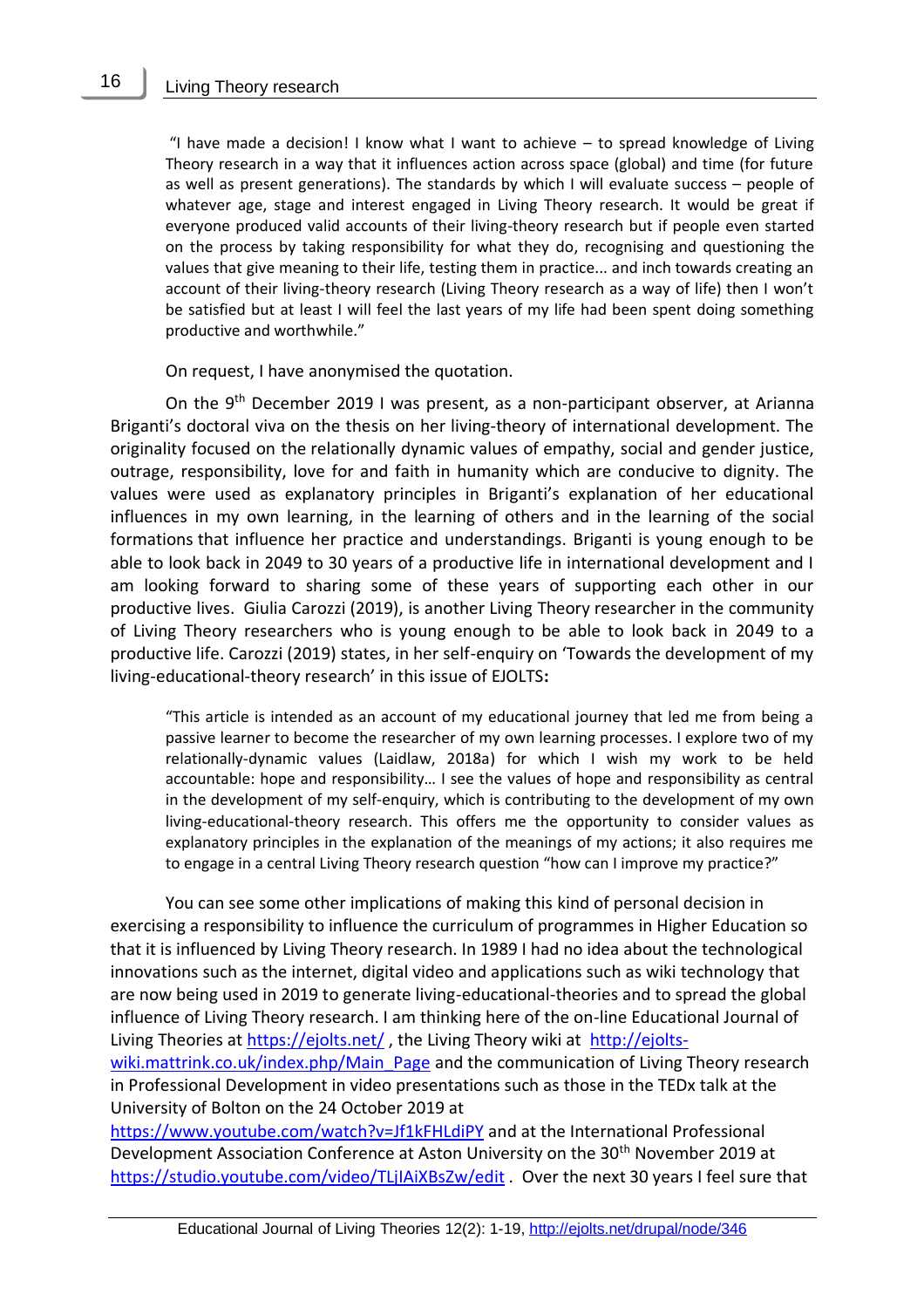it will be important to understand how new technological innovations that have yet to be invented can be used to enhance the educational influences of Living Theory research as a global social movement.

I have shared my research into the question*, How can i~we enhance my~our contribution to Living Theory research as a global social movement with values that carry hope for the flourishing of humanity?* in my 2018 paper at <https://www.actionresearch.net/writings/jack/jwltglobal101218.pdf>

The conversational space of the weekly Post-doctoral Living Theory groups is a significant context in which I am continuing to share my own ideas and the ideas of others about how we could enhance the spreading educational influence of Living Theory research as a global social movement. Some possibilities that are currently being explored in that group and elsewhere include:

- i. Collaborating to produce a text on the supervision of Living Theory research programmes for masters, doctoral research and non-accredited enquiries.
- ii. Developing SKYPE support groups for those supporting masters, doctoral research and non-accredited enquiries.
- iii. Developing new SKYPE groups to support those engaged in masters, doctoral Living Theory research and non-accredited enquiries.
- iv. Creating self-study texts for different ages and stages who want to engage in Living Theory research.
- v. Exploring the possibilities of on-line courses to support students and supervisors in Living Theory research.
- vi. Exploring the possibility of organising a MOOC on Living Theory research.
- vii. Exploring online master-classes and webinars.
- viii.Extending the impact of EJOLTs.
- ix. Promoting the use of social media, such as the Living Theory Facebook page begun by Joy Mounter, and Twitter.

Over the next 30 years I believe that masters programmes on professional development drawing on a Living Theory approach will do much to spread the global influence and to evolve Living Theory research. The first such programme has been validated by Newman University (see [http://www.spanglefish.com/allicanbe/mavalues](http://www.spanglefish.com/allicanbe/mavalues-ledleadership.asp)[ledleadership.asp](http://www.spanglefish.com/allicanbe/mavalues-ledleadership.asp) ). It includes a rationale produced by Joy Mounter at the Learning Institute in Cornwall (see pages 2-14 of the Validation Document at [https://s3-eu-west-](https://s3-eu-west-1.amazonaws.com/s3.spanglefish.com/s/23878/documents/post-validation-ma-values-led-leadership-documentation-final.pdf)[1.amazonaws.com/s3.spanglefish.com/s/23878/documents/post-validation-ma-values-led](https://s3-eu-west-1.amazonaws.com/s3.spanglefish.com/s/23878/documents/post-validation-ma-values-led-leadership-documentation-final.pdf)[leadership-documentation-final.pdf](https://s3-eu-west-1.amazonaws.com/s3.spanglefish.com/s/23878/documents/post-validation-ma-values-led-leadership-documentation-final.pdf) )

I do hope that you will connect with me at [jack@livingtheory.org](mailto:jack@livingtheory.org) or preferably with other Living Theory researchers who are contributing to Living Theory research as a global social movement, in order to share your own thoughts on how to enhance the energyflowing values and understandings that carry hope for human flourishing.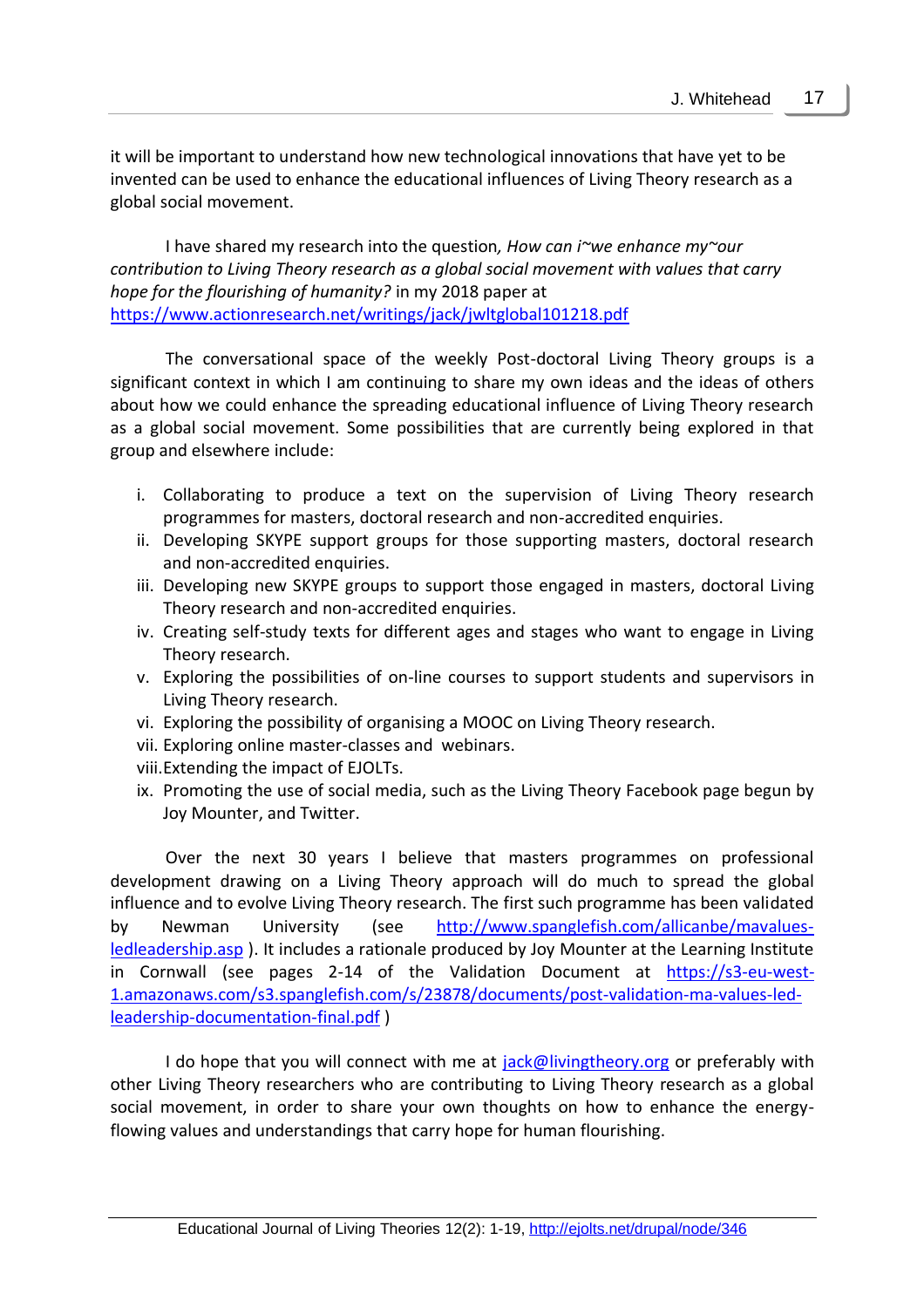My 1989 paper was focused on the legitimation of living-educational-theories. This 2019 paper continues to recognise the importance of gaining academic legitimation for living-educational-theories in Universities around the world. My own focus now includes, as a priority, enhancing the influence of Living Theory research as a global social movement with values of human flourishing. Such a movement is strategic, political and at a higher level than the individual in stressing the contribution of communities of Living Theory researchers. I am hopeful that we can work and research together to strengthen these global educational influences with our values of human flourishing.

### **Acknowledgements**

My thanks to Jayne Coleman, Munkh-Undar Tsendsuren and Giulia Carozzi who responded with constructive comments on an earlier draft of this paper and to Moira Laidlaw, Pete Mellett and Jacqueline Delong as my team of reviewers whose insightful comments were grounded in their many year's contributions to Living Theory research.

#### **References**

- Bassey, M. (2001). A Solution to the Problem of Generalisation in Educational Research: fuzzy prediction. *Oxford Review of Education*. 27(1), 5-22.
- Collingwood, R. G. (1991). *An Autobiography.* Oxford: Oxford University Press.
- Coombs, S., Potts, M. & Whitehead, J. (2014). *International Educational Development and Learning through Sustainable Partnerships, Living Global Citizenship.* London: Palgrave Macmillan.
- Carozzi, G. (2019) A self-enquiry: towards the development of my living-educational- theory research. *Educational Journal of Living Theories* 12(2[\) https://ejolts.net/node/344](https://ejolts.net/node/344) (in press)
- Dadds, M. (2008). Empathetic Validity in Practitioner-Research. *Educational Action Research Journal,* 16(2), 279-290.
- Delong, J. (2002). *How Can I Improve My Practice as A Superintendent of Schools And Create My Own Living Educational Theory?* Thesis (Ph.D.), University of Bath. Retrieved 15 December 2019 from<https://www.actionresearch.net/living/delong.shtml>
- Delong, J. (2019). Action Research Canada. Passion in Professional Practice. <http://www.spanglefish.com/ActionResearchCanada/index.asp?pageid=560361>
- Delong, J., Black, C., and Wideman, R. (2005). *Action Research for Teaching Excellence*. Barrie, Ontario: Data Based Directions.
- de Sousa Santos, B. (2014). *Epistemologies of the South: Justice against Epistemicide*. London: Paradigm Publishers.
- Feyerabend, P. (1975). *Against Method*. London: Verso.
- Foucault, M. (1980). *Power Knowledge: Selected Interviews and Other Writings, 1972-1977.* Harlow: Harvester Press.